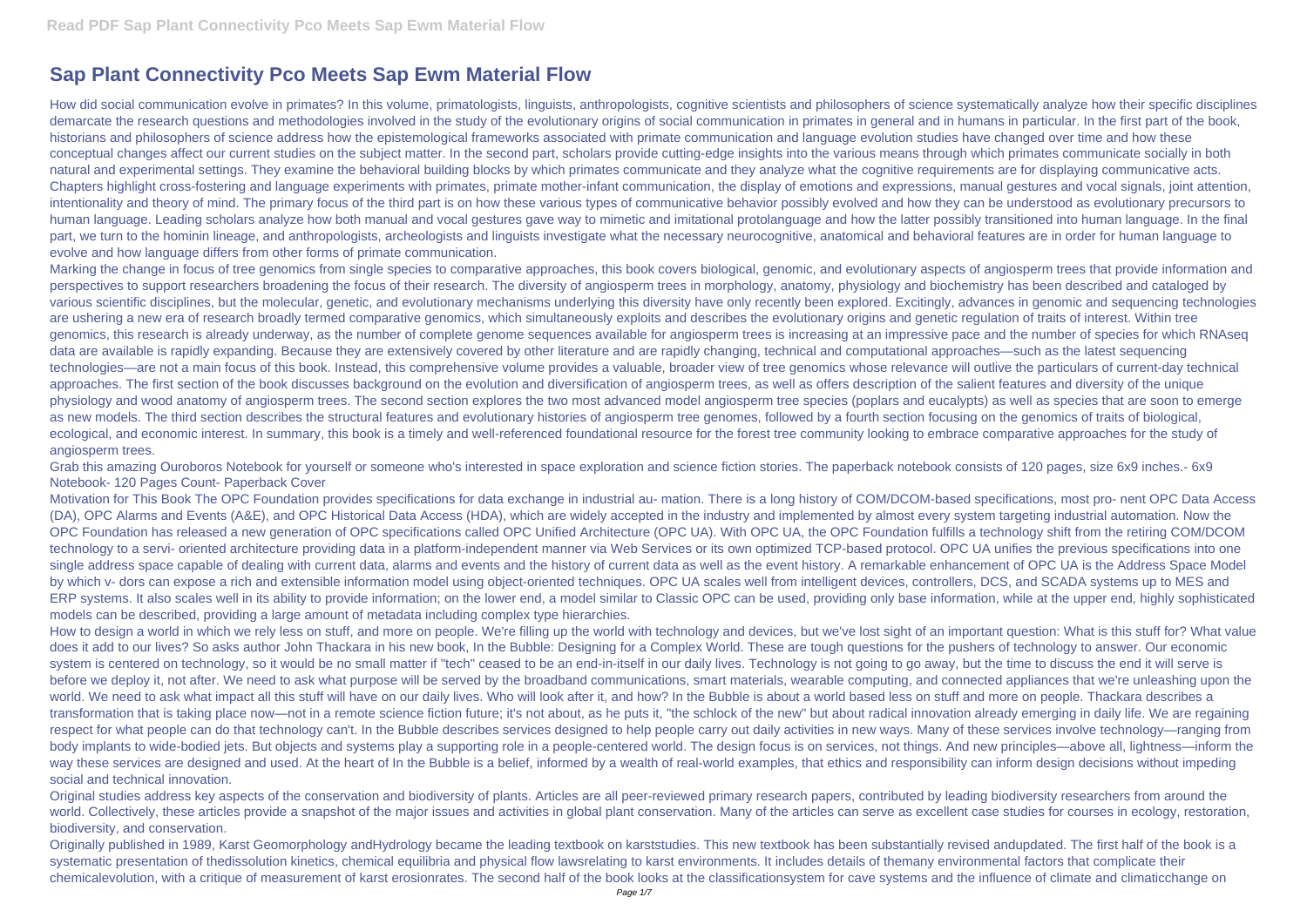karst development. The book ends with chapters onkarst water resource management and a look at the important issuesof environmental management, including environmental impactassessment, environmental rehabilitation, tourism impacts andconservation values. Practical application of karst studiesare explained throughout the text. "This new edition strengthens the book's position as theessential reference in the field. Karst geoscientists will not dareto stray beyond arm's reach of this volume. It is certain to remainthe professional standard for many decades." Journal of Cave andKarst Studies, August 2007

Smart (intelligent) structures have been the focus of a great deal of recent research interest. In this book, leading researchers report the state of the art and discuss new ideas, results and trends in 43 contributions, covering fundamental research issues, the role of intelligent monitoring in structural identification and damage assessment, the potential of automatic control systems in achieving a desired structural behaviour, and a number of practical issues in the analysis and design of smart structures in mechanical and civil engineering applications. Audience: A multidisciplinary reference for materials scientists and engineers in such areas as mechanical, civil, aeronautical, electrical, control, and computer engineering.

This book presents a comprehensive overview and analysis of mangrove ecological processes, structure, and function at the local, biogeographic, and global scales and how these properties interact to provide key ecosystem services to society. The analysis is based on an international collaborative effort that focuses on regions and countries holding the largest mangrove resources and encompasses the major biogeographic and socio-economic settings of mangrove distribution. Given the economic and ecological importance of mangrove wetlands at the global scale, the chapters aim to integrate ecological and socio-economic perspectives on mangrove function and management using a system-level hierarchical analysis framework. The book explores the nexus between mangrove ecology and the capacity for ecosystem services, with an emphasis on thresholds, multiple stressors, and local conditions that determine this capacity. The interdisciplinary approach and illustrative study cases included in the book will provide valuable resources in data, information, and knowledge about the current status of one of the most productive coastal ecosystem in the world.

This book describes the intrinsic factors of IT Operation and its set-up during the software implementation phase. Based on the author's long-term experience in managing IT for more than 100 clients over nearly 25 years, the book examines the needed knowledge and execution management capabilities to implement and run IT environments successfully for all sizes of enterprises. Many real-world examples provide insight into typical IT challenges and recipes to turn common pitfalls of implementation and operation into best practices. In order to dominate information technology and not be dominated by it, readers will understand how to identify the most common risk factors during implementations and how to initiate successful risk-mitigation measures. The goal of this book is to arm the reader to completely prevent The 5 Pitfalls of Software Implementation by using the right programmatic design and execution. After an introduction to the book, individual chapters examine the vision of a Perfect IT and how Design Thinking and innovation contributes to it. The core chapters conveys The Five Pitfalls of Software Implementation, including Underestimation of System Performance Issues, Weak Program Governance and Leadership, and Operational Un-Readiness. The challenges surrounding implementations of cloud applications, are presented separately. Final chapters describe the preparation of the IT Operation along with a number of dos and don'ts (i.e. 'Best Practices' and 'Worst Practices'). The book concludes by presenting some Digital Strategies of companies, to dominate information technology.

Examines "reachback"--the use of contracting capability outside of the theater of operations to accomplish contracting tasks for customers in-theater--as a potential means for reducing the deployment burden on military contracting personnel. The authors find that reachback might improve performance in some areas and has the potential to reduce deployments, but other issues also need to be addressed to reduce stress on the contracting career field.

Manufacturing Performance Management using SAP OEEImplementing and Configuring Overall Equipment EffectivenessApress

Water acquisition, storage, allocation and distribution are intensely contested in our society, whether, for instance, such issues pertain to a conflict between upstream and downstream farmers located on a small stream or to a large dam located on the border of two nations. Water conflicts are mostly studied as disputes around access to water resources or the formulation of water laws and governance rules. However, explicitly or not, water conflicts nearly always also involve disputes among different philosophical views. The contributions to this edited volume have looked at the politics of contested knowledge as manifested in the conceptualisation, design, development, implementation and governance of large dams and mega-hydraulic infrastructure projects in various parts of the world. The special issue has explored the following core questions: Which philosophies and claims on mega-hydraulic projects are encountered, and how are they shaped, validated, negotiated and contested in concrete contexts? Whose knowledge counts and whose knowledge is downplayed in water development conflict situations, and how have different epistemic communities and cultural-political identities shaped practices of design, planning and construction of dams and mega-hydraulic projects? The contributions have also scrutinised how these epistemic communities interactively shape norms, rules, beliefs and values about water problems and solutions, including notions of justice, citizenship and progress that are subsequently to become embedded in material artefacts.

Leverage the flexibility and power of SAP MII to integrate your business operations with your manufacturing processes. You'll explore important new features of the product and see how to apply best practices to connect all the stakeholders in your business. This book starts with an overview of SAP's manufacturing integration and intelligence application and explains why it is so important. You'll then see how it is applied in various manufacturing sectors. The biggest challenge in manufacturing industries is to reduce the manual work and human intervention so that the process becomes automatic. SAP MII explains how to bridge the gap between management and production and bring sound vital information to the shop floor in real time. With this book you'll see how to ensure existing manufacturing and information systems share a common interface for all users in your enterprise. What You'll Learn Understand the functional aspects of SAP MII Implement SAP MII in different Manufacturing sectors Explore new technical features of SAP MII 12.x Integrate scenarios with SAP MII Discover practice guidelines Who This Book is for All levels of SAP manufacturing professionals.

Coastal and estuarine environments at the interface of terrestrial and marine areas are among the most productive in the world. However, since the beginning of the industrial era, these ecosystems have been subjected to strong anthropogenic pressures intensified from the second half of the 20th century, when there was a marked acceleration in the warming (climate change) of the continents, particularly at high latitudes. Coastal ecosystems are highly vulnerable to alteration of their physical, chemical and biological characteristics (marine intrusion,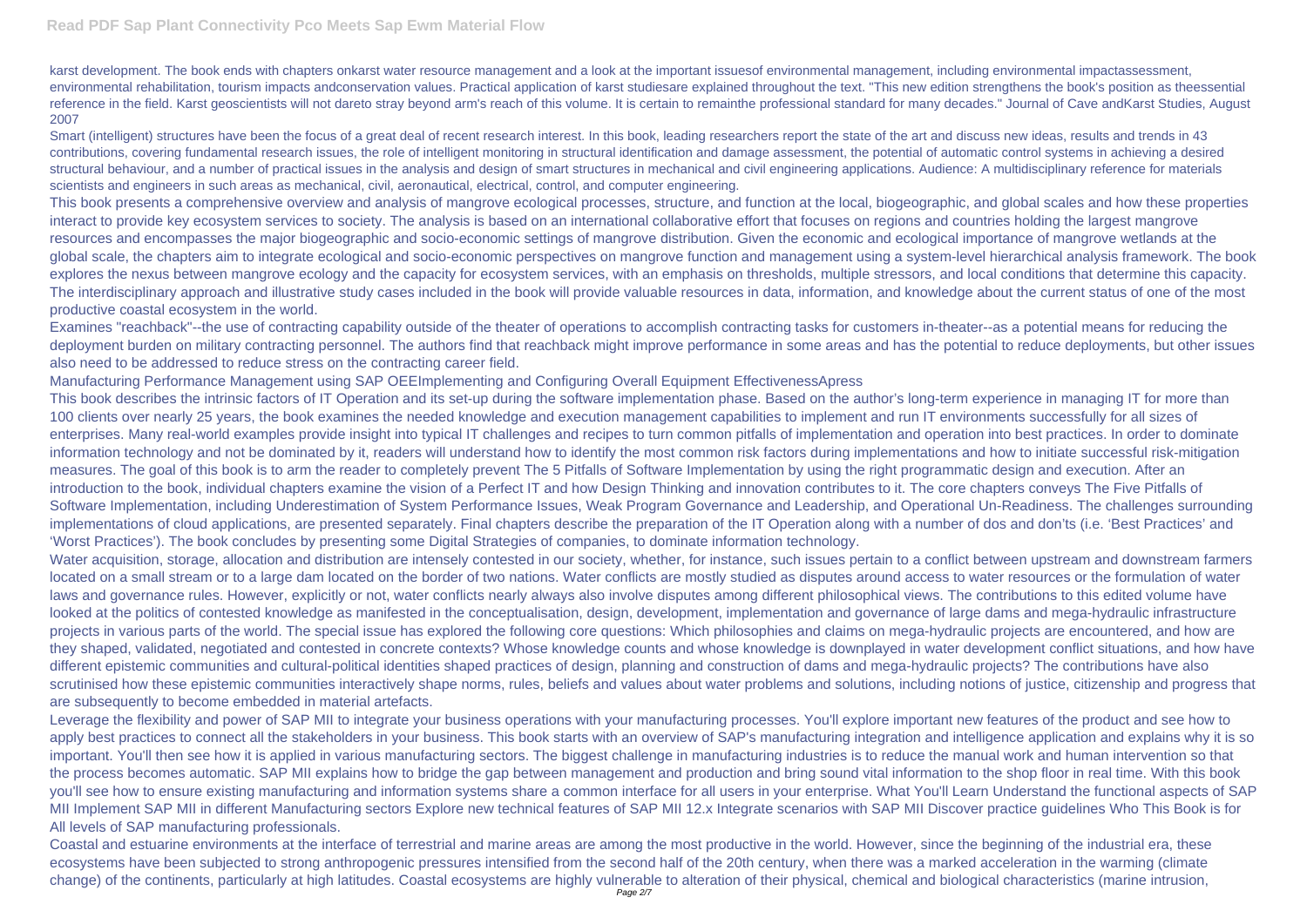acidification of marine environments, changes in ecosystems, evolution and artificialization of the coastline, etc.).In contact with heavily populated areas, these environments are often the receptacle of a lot of chemical and biological pollution sources that significantly diminish their resilience. In this context of accelerated evolution and degradation of these areas important for food security of many populations around the world, it is necessary to better identify the factors of pressure and understand, at different scales of observation, their effects and impacts on the biodiversity and on the socio-eco-systems, in order to determine the degree of vulnerability of these coastal ecosystems and the risks they face. A transdisciplinary and integrated approach is required to prevent risks. Within this framework, operational coastal oceanography occupies an important place but also the implementation of a true socio-eco-system approach in order to set up an environmentally friendly development.

There is a growing need for appropriate management of aquatic plants in rivers and canals, lakes and reservoirs, and drainage channels and urban waterways. This management must be based on a sound knowledge of the ecology of freshwater plants, their distribution and the different forms of control available including chemical and physical, and biological and biomanipulation. This series of papers from over 20 different countries was generated from the tenth in the highly successful series of European Weed Research Society symposia on aquatic plant management, this being the tenth. It provides a valuable insight into the complexities involved in managing aquatic systems, discusses state-of-the-art control techniques and deals with patterns of regrowth and recovery post-management. Careful consideration is given to the use of chemicals, a practice which has come under scrutiny in recent years. Underpinning the development of such control techniques is a growing body of knowledge relating to the biology and ecology of water plants. The authorship of the papers represents the collective wisdom of leading scientists and experts from fisheries agencies, river authorities, nature conservation agencies, the agrochemical industry and both governmental and non-governmental organisations. Transform your logistics operations with SAP S/4HANA! With this introduction, see what SAP has in store for each supply chain line of business: sales order management, manufacturing, inventory management, warehousing, and more. Discover how SAP Fiori apps and embedded analytics improve reporting, and explore the intersection between your supply chain processes and new SAP Leonardo technologies. Take your first look at SAP S/4HANA logistics, and see where it will take your business! a. Key Processes Advances in SAP S/4HANA are changing your supply chain. Explore planning and scheduling, transportation management, inventory management, manufacturing, warehousing, sourcing and procurement, plant maintenance, and more! b. The Future of Logistics Uncover what's new and improved in SAP S/4HANA for your logistics LOBs, such as centralized procurement to demand-driven MRP. See how technologies like IoT and machine learning can accelerate your core supply chain processes. c. Migration Once you see the logistics big picture, you can plan your next steps. Learn how to design your roadmap, evaluate your technical and functional conversion steps, and prepare your system for your desired migration path. 1) Sourcing and procurement 2) Inventory management 3) Warehouse management 4) Production planning 5) Manufacturing operations 6) Plant maintenance 7) Quality management 8) SAP Fiori applications 9) SAP Leonardo technologies 10) Implementation and migration 11) SAP S/4HANA 1809

The authors assemble more than 100 experts, whose ideas were distilled into a simple, easy-to-read story that provides an expansive view of manufacturing. Become more culturally competent in an increasingly diverse world Recent years have seen dramatic changes to several institutions worldwide. Our increasingly interconnected, digitized, and globalized world presents immense opportunities and unique challenges. Modern businesses and schools interact with individuals and organizations from a diverse range of cultural and national backgrounds—increasing the likelihood for miscommunication, errors in strategy, and unintended consequences in the process. This has also spilled into our daily lives and the way we consume information today. Understanding how to navigate these and other pitfalls requires adaptability, nuanced cross-cultural communication, and effective conflict resolution. Use Your Difference to Make a Difference provides readers with a skills-based, actionable plan that transforms differences into agents of inclusiveness, connection, and mutual understanding. This innovative and timely guide illustrates how to leverage differences to move beyond unconscious biases, manage a culturally-diverse workplace, create an environment for more tolerant schooling environments, more trusted media, communicate across borders, find and retain diverse talent, and bridge the gap between working locally and expanding globally. Expert guidance on a comprehensive range of topics—teamwork, leadership styles, information sharing, delegation, supervision, giving and receiving feedback, coaching and motivation, recruiting, managing suppliers and customers, and more—helps you manage the essential aspects of international relationships and cultural awareness. This valuable resource contains the indispensable knowledge required to: Develop self-awareness needed to be a cross-cultural communicator Develop content, messaging techniques, marketing plans, and business strategies that translate across cultural borders Help your employees to better understand and collaborate with clients and colleagues from different backgrounds Help teachers build safe environments for students to be themselves Strengthen cross-cultural competencies in yourself, your team, and your entire organization Understand the cultural, economic, and political factors surrounding our world Use Your Difference to Make a Difference is a must-have resource for any educator, parent, leader, manager, or team member of an organization that interacts with co-workers and customers from diverse cultural backgrounds.

Genetic erosion is the loss of genetic diversity within a species. It can happen very quickly, due to catastrophic events, or changes in land use leading to habitat loss. But it can also occur more gradually and remain unnoticed for a long time. One of the main causes of genetic erosion is the replacement of local varieties by modern varieties. Other causes include environmental degradation, urbanization, and land clearing through deforestation and brush fires. In order to conserve biodiversity in plants, it is important to targets three independent levels that include ecosystems, species and genes. Genetic diversity is important to a species' fitness, long-term viability, and ability to adapt to changing environmental conditions. Chapters in this book are written by leading geneticists, molecular biologists and other specialists on relevant topics on genetic erosion and conservation genetic diversity in plants. This divisible set of two volumes deals with a broad spectrum of topics on genetic erosion, and approaches to biodiversity conservation in crop plants and trees. Volume 1 deals with indicators and prevention of genetic erosion, while volume 2 covers genetic diversity and erosion in a number of plants species. These two volumes will also be useful to botanists, biotechnologists, environmentalists, policy makers, conservationists, and NGOs working to manage genetic erosion and biodiversity.

This book is composed of a selection of articles from The 2021 World Conference on Information Systems and Technologies (WorldCIST'21), held online between 30 and 31 of March and 1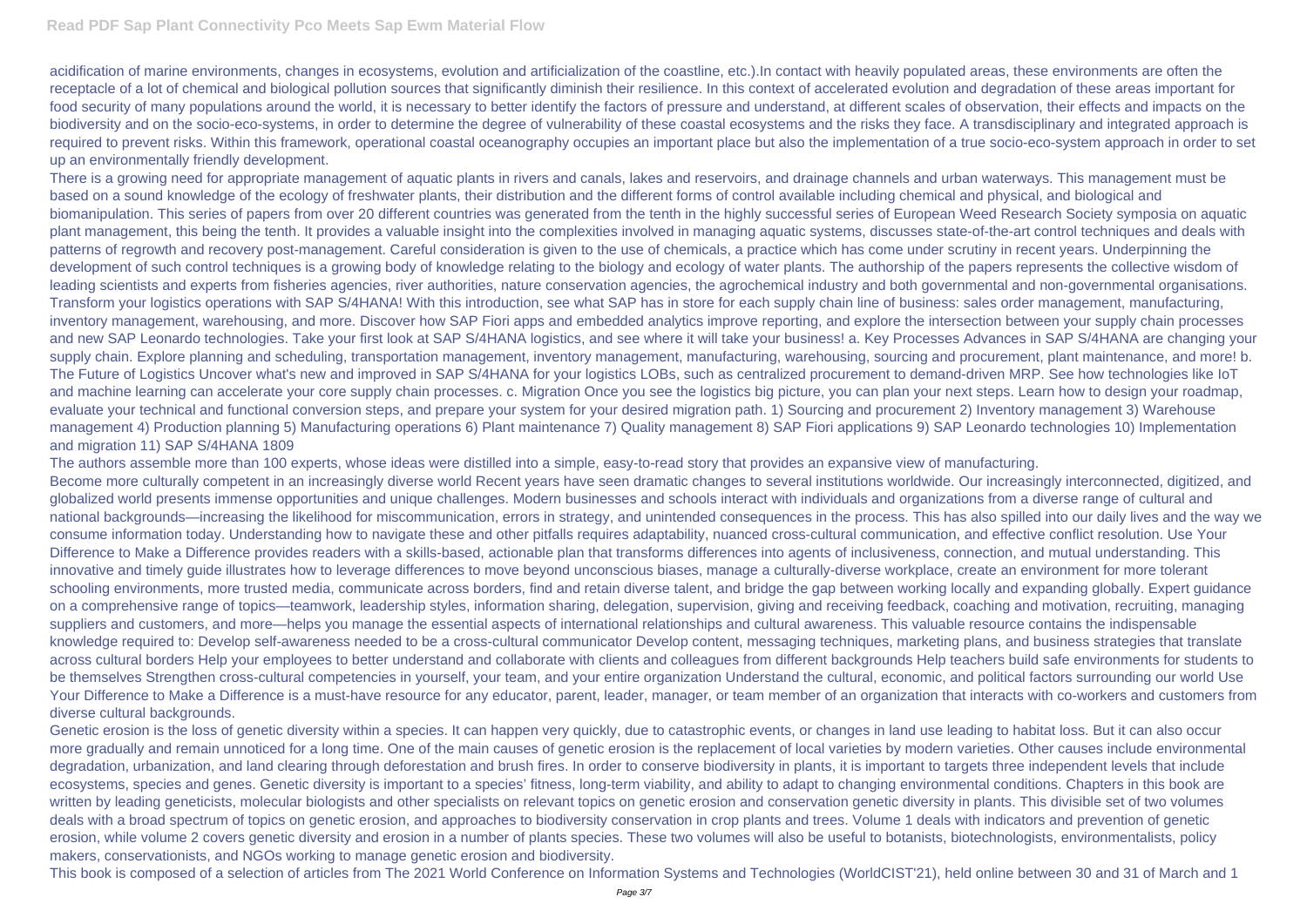## **Read PDF Sap Plant Connectivity Pco Meets Sap Ewm Material Flow**

and 2 of April 2021 at Hangra de Heroismo, Terceira Island, Azores, Portugal. WorldCIST is a global forum for researchers and practitioners to present and discuss recent results and innovations, current trends, professional experiences and challenges of modern information systems and technologies research, together with their technological development and applications. The main topics covered are: A) Information and Knowledge Management; B) Organizational Models and Information Systems; C) Software and Systems Modeling; D) Software Systems, Architectures, Applications and Tools; E) Multimedia Systems and Applications; F) Computer Networks, Mobility and Pervasive Systems; G) Intelligent and Decision Support Systems; H) Big Data Analytics and Applications; I) Human-computer Interaction; J) Ethics, Computers & Security; K) Health Informatics; L) Information Technologies in Education; M) Information Technologies in Radiocommunications; N) Technologies for Biomedical Applications.

This book analyzes the common set of obstacles to the development and integration of government Information and Communication Technology (ICT) projects and effective e-government initiatives in developing countries. It draws on the expertise and experience of more developed states in the Pacific, notably Australia and New Zealand, both highly rated in global rankings for e-government and active in a variety of e-government development projects across the region. There has been a general failure to identify priorities and align projects with local needs in ICT/egovernment projects. Small Island Developing States (or SIDS) present a unique problem in terms of e-government. Not only do they suffer from a common set of barriers to ICT development such as their remoteness, geographical dispersion, moist tropical climates, largely rural populations, and lack of ICT capacity and infrastructure, but are also dependent on external agencies for investment, and must negotiate with powerful donors who have conflicting agendas. E-government is widely regarded as 'transformational', increasing efficiency, productivity, accountability, economic growth, and citizen involvement. But while the governments of SIDS are committed to harnessing ICTs for effective government and economic development, they face major challenges in establishing successful e-government initiatives, due to the problems outlined above, coupled with a lack of HR capacities and appropriate strategies and policies. Drawing on the experience of the states mentioned above, as well as regional quasi-governmental bodies, nongovernmental organizations (NGOs), aid agencies, and the private sector, the book will be of interest to researchers and students in the fields of e-government, public administration, political science, communication, information science, and social media. The FAAT List is not designed to be an authoritative source, merely a handy reference. Inclusion recognizes terminology existence, not legitimacy. Entries known to be obsolete are included bacause they may still appear in extant publications and correspondence.

Mobile technologies have been used in higher education for many years. They provide good solutions for teaching and learning and make learning available anywhere and anytime. This book includes six sections: design, development, adoption, collaboration, evaluation and future of mobile teaching and learning technology in higher education. It includes different projects and practices in higher education across different countries. The book provides in-depth background information and cases studies in high technology teaching and learning and future expectations for new technology in higher education. The variety of projects and programs running in different country helps boost innovation and discussion in future projects and practices. It also provide guidelines for future design and development of mobile applications for higher education.

This is a must-have, comprehensive guide to SAP Manufacturing Integration and Intelligence (SAP MII) that will teach you how to implement and configure SAP MII to fit your different manufacturing tasks and issues. With this book, you learn how to create composite applications that connect your business processes with your plant systems. And, once you know how to link your plant systems to generate comprehensive and accurate data, the authors show you how to use SAP MII tools to generate accurate reports and dashboards for analysis and real-time monitoring, leading to a more efficient and effective shop floor. 1 Administrating and Configuring SAP MII Learn to how to set up, configure, and use the various components in SAP MII to help you develop general data reports for manufacturing integration and analytics. 2 Developing MII Composite Applications Explore the SAP MII Workbench to develop content and create different types of data queries, business logic, and visualizations to manage and view plant data.3 Managing Plant Floor Integration Get an in-depth look at the integration aspects of SAP MII, including how to connect to manufacturing plant floor systems using data servers, and how to synchronize the plant floor with other parts of the enterprise. 4 Implementing SAP MII Composite Applications Find out about the different implementation scenarios, including the solution architectures and best practices to follow for developing and implementing SAP MII. 5 Tips and Tricks Throughout Discover the insider information you need for developing SAP MII composite applications through its model-based interface.

??Abiotic stress has a detrimental impact on the living organisms in a specific environment and constitutes a major constraint to global agricultural production. The adverse environmental conditions that plants encounter during their life cycle not only disturb their metabolic reactions, but also hamper their growth and development on cellular and whole plant levels. These conditions are of great concern, particularly for those countries whose economies primarily rely on agriculture. Under abiotic stresses, plants amalgamate multiple external stress cues to bring about a coordinated response and establish mechanisms to mitigate such stresses by triggering a cascade of events leading to enhanced tolerance. Physiological Mechanisms and Adaptation Strategies in Plants under Changing Environment, Volume 2 displays the ways by which plants utilize and integrate many common signals and subsequent pathways to cope with less favourable environmental conditions. The book also describes the use of contemporary tools for the improvement of plants under such stressed environments. Concise yet comprehensive, Physiological Mechanisms and Adaptation Strategies in Plants under Changing Environment, Volume 2 is an indispensable resource for researchers, students, environmentalists and many others in this burgeoning area of research.

Unpack your API toolkit with this guide to SAP API Management. Learn how to use the API Designer to create enterprise APIs and discover how to manage their lifecycle. Walk through key processes that optimize your APIs and keep them running smoothly: traffic management, mediation, security, and monetization. Get expert guidance on building applications, generating integration flows, and running analytics. Master API management from end to end In this book, you'll learn about: a. API Lifecycle Walk through API management from end to end: design, management, consumption, and more. Understand how components such as the Developer Portal and API Gateway support the API lifecycle. b. Key Processes Make the most of your APIs. See how to monitor traffic; perform message transformation, parsing, and validation; handle API security threats; and monetize API products. c. Consumption and Analytics Get your APIs working for you. Learn how to consume APIs in SAP Fiori apps, mobile apps built with SAP Mobile Services, and more. Then, analyze API consumption to gain insight into usage trends and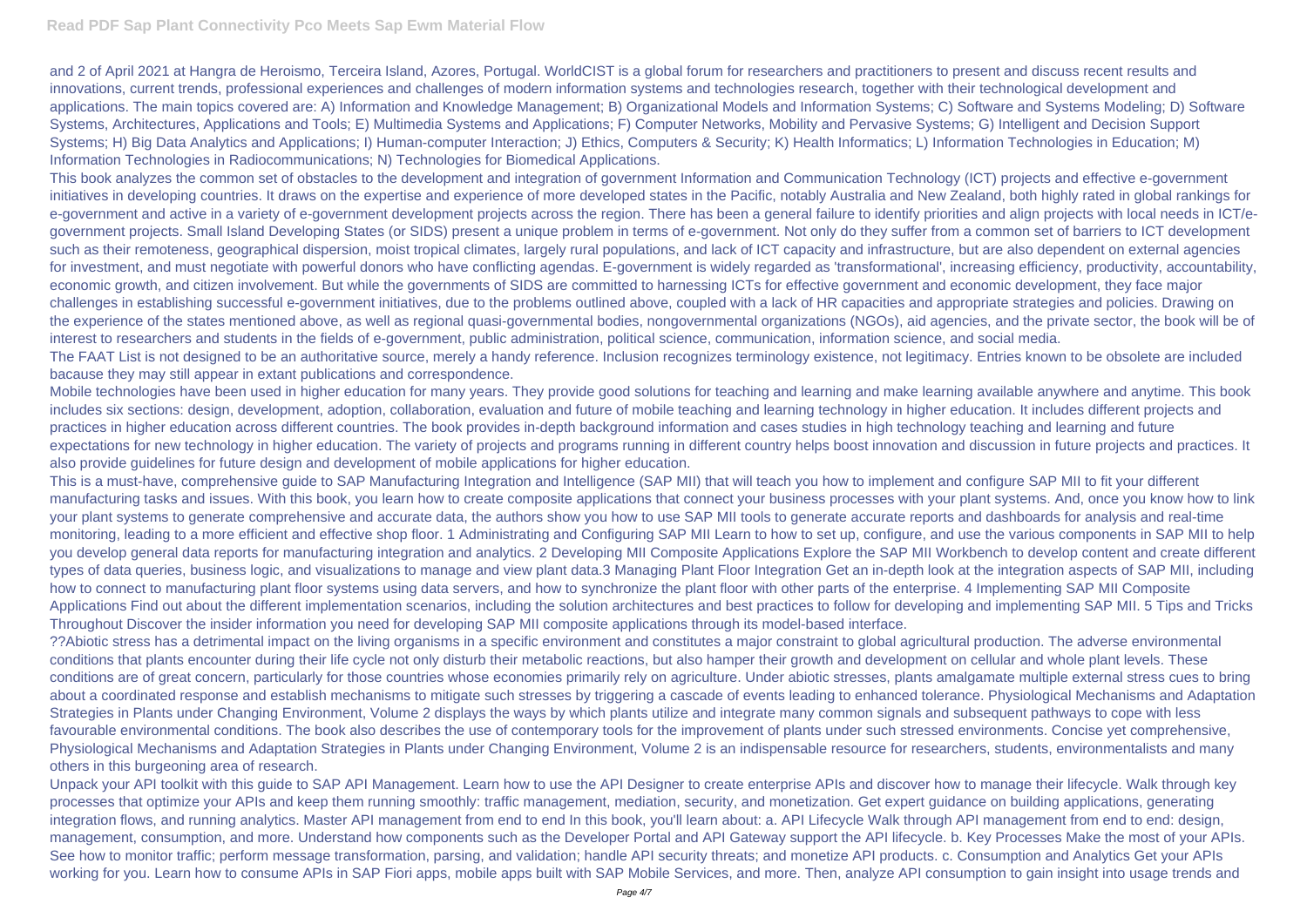performance. Highlights Include: 1) Architecture 2) End-to-end lifecycle 3) Design and development 4) Traffic management 5) Mediation 6) Security 7) Monetization 8) Consumption 9) Enterprise integration 10) Analytics 11) SAP API Business Hub

This book gathers state-of-the-art research in computational engineering and bioengineering to facilitate knowledge exchange between various scientific communities. Computational engineering (CE) is a relatively new discipline that addresses the development and application of computational models and simulations often coupled with high-performance computing to solve complex physical problems arising in engineering analysis and design in the context of natural phenomena. Bioengineering (BE) is an important aspect of computational biology, which aims to develop and use efficient algorithms, data structures, and visualization and communication tools to model biological systems. Today, engineering approaches are essential for biologists, enabling them to analyse complex physiological processes, as well as for the pharmaceutical industry to support drug discovery and development programmes. "Rapid advances in financial technology are transforming the economic and financial landscape, offering wide-ranging opportunities while raising potential risks. Fintech can support potential growth and poverty reduction by strengthening financial development, inclusion, and efficiency—but it may pose risks to consumers and investors and, more broadly, to financial stability and integrity. National authorities are keen to foster fintech's potential benefits and to mitigate its possible risks. Many international and regional groupings are now examining various aspects of fintech, in line with their respective mandates. There have been calls for greater international cooperation and guidance about how to address emerging issues, with some also cautioning against premature policy responses. In response to these calls from member countries, the IMF and the World Bank staff have developed the Bali Fintech Agenda, summarized in Annex I of this paper. The Agenda brings together and advances key issues for policymakers and the international community to consider as individual countries formulate their policy approaches. It distills these considerations into 12 elements arising from the experiences of member countries. The Agenda offers a framework for the consideration of high-level issues by individual member countries, including in their own domestic policy discussions. It does not represent the work program of the IMF or the World Bank, nor does it aim to provide specific guidance or policy advice. The Agenda will help guide the focus of IMF and World Bank staff in their work on fintech issues within their expertise and mandate, inform their dialogue with national authorities, and help shape their contributions to the work of the standard-setting bodies and other relevant international institutions on fintech issues. Implications for the work programs of the IMF and World Bank will be developed and presented to their respective Executive Boards for quidance as the nature and scope of the membership's needs—in response to the Bali Fintech Agenda—become clearer."

This book is intended for every CISO or security manager who wants to be sure in the security of his or her "crown jewels" namely Enterprise Business applications and ERP systems. If you did not hear about SAP or its cybersecurity aspects, this book is also for you. Interest in SAP security is skyrocketing and the main factor driving this concernment is a plethora of cyberattacks. As SAP systems enable all the critical business processes from procurement, payment and transport to human resources management, product management and financial planning, all data stored in SAP systems can be used in espionage, sabotage or fraud. As an example, breaches revealed in the SAP system of USIS, a government contractor, are resulted in the company's bankruptcy. Analysts from Gartner, IDC, 451 Research, KuppingerCole and Quocirca agreed on the significance of ERP security tests and lack of this functionality in traditional tools. Indeed, Gartner added Business Application Security to the Hype Cycle of Application Security in 2017 since an innovative niche, and top consulting companies have already included ERP security services in the portfolio. Are you prepared for changes and do you have qualified expertise and stable processes to address ERP security market? This book incorporates 10 years of SAP cybersecurity history. It starts with the history of SAP cybersecurity and answers to questions why and how SAP cybersecurity differs from IT security. Then the most critical risks for organizations are described. You will be able to catch the details of all SAP systems such as ABAP or HANA and their vulnerabilities supported by the real-life examples of attacks on SAP systems. Finally, the book provides guidelines on establishing processes to secure SAP systems from different angles including secure development, SoD, vulnerability management, threat detection, and anomaly user behavior.The end of this book contains an Appendix with SAP Cybersecurity Framework, a guide to SAP security that implements Gartner's approach to adaptive security architecture in ERP security realm describing four categories of SAP protection processes: predictive, preventive, detective and responsive. The Framework articulates 20 critical areas of actions, describes the desired outcomes and provides a three-step approach to succeed in each area of ERP security. The Framework is a perfect step-by-step guide on operationalizing SAP cybersecurity.

2019 Missile Defense Review - January 2019 According to a senior administration official, a number of new technologies are highlighted in the report. The review looks at "the comprehensive environment the United States faces, and our allies and partners face. It does posture forces to be prepared for capabilities that currently exist and that we anticipate in the future." The report calls for major investments from both new technologies and existing systems. This is a very important and insightful report because many of the cost assessments for these technologies in the past, which concluded they were too expensive, are no longer applicable. Why buy a book you can download for free? We print this book so you don't have to. First you gotta find a good clean (legible) copy and make sure it's the latest version (not always easy). Some documents found on the web are missing some pages or the image quality is so poor, they are difficult to read. We look over each document carefully and replace poor quality images by going back to the original source document. We proof each document to make sure it's all there - including all changes. If you find a good copy, you could print it using a network printer you share with 100 other people (typically its either out of paper or toner). If it's just a 10-page document, no problem, but if it's 250-pages, you will need to punch 3 holes in all those pages and put it in a 3-ring binder. Takes at least an hour. It's much more cost-effective to just order the latest version from Amazon.com This book includes original commentary which is copyright material. Note that government documents are in the public domain. We print these large documents as a service so you don't have to. The books are compact, tightly-bound, full-size (8 1/2 by 11 inches), with large text and glossy covers. 4th Watch Publishing Co. is a HUBZONE SDVOSB. https: //usgovpub.com OPC stands for Openness, Productivity, and Collaboration, symbolizing the new possibilities opening up in automation technology. The main objective of the new OPC generation Unified Architecture is to facilitate global interoperability and to define an information and data-exchange mechanism that is service oriented, multivendor, and cross-platform capable - from the field device on the shop floor to the ERP system on the factory level. This book includes information on: - the birth, objectives, and fundamentals of OPC and OPC UA, - the technical specifications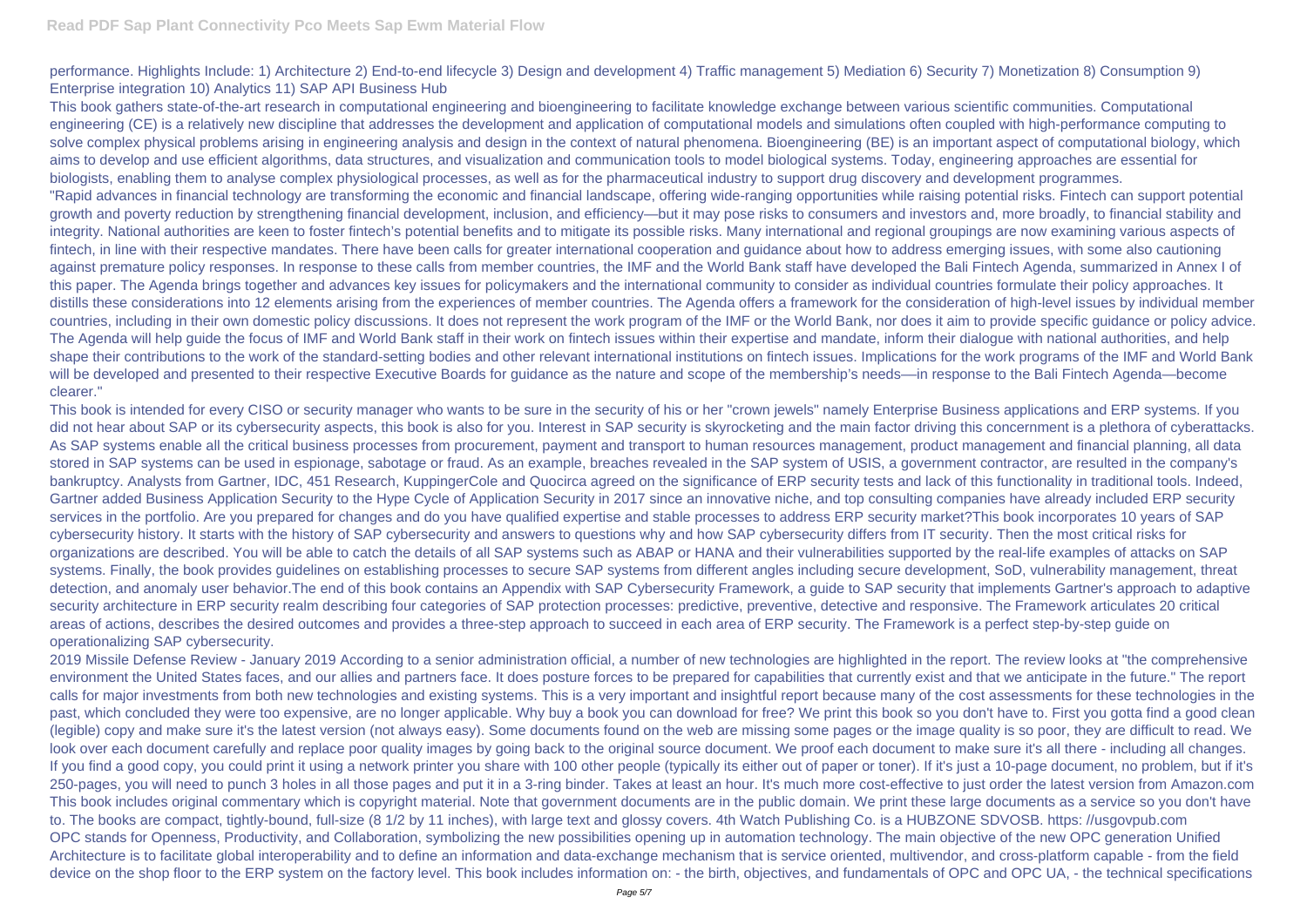## **Read PDF Sap Plant Connectivity Pco Meets Sap Ewm Material Flow**

that currently exist and those that are in preparation, - the procedures for designing and implementing components, - a transparent presentation of the technology through application possibilities and examples, and - the outlook for the future of OPC and OPC UA. Important perspectives and updates in this new edition include - the new era and the exciting application possibilities developing with OPC UA, - the new OPC UA specifications, - the development of OPC products for Windows, Linux, and VxWorks, - companion standards like FDI (EDD, FDT), ADI, or PLCopen (IEC 61131-3), - new interoperability applications with SAP or Beckhoff Server embedded, and - migration strategies from Classic OPC to OPC UA. Fundamentals, implementation, and application of Classic OPC and OPC UA are discussed comprehensively in this book. CD-ROM: The included CD-ROM contains industrial OPC Server and OPC Client tools for evaluation, and also several demonstration programs for development, commissioning, testing, and for the simulation of OPC Clients and Servers. The OPC Toolbox is suitable for Windows NT/2000/XP/Vista, Windows 7, Windows CE, Linux, and VxWorks. Furthermore you will find videos and presentations of OPC UA.

As forests decline in temperate and tropical climates, highly-developed countries and those striving for greater economic and social benefits are beginning to utilize marginal forests of high-latitude and mountainous regions for resources to satisfy human needs. The benefits of marginal forests range from purely aesthetic to providing resources for producing many goods and services demanded by a growing world population. Increased demands for forest resources and amenities and recent warming of high latitude climates have generated interest in reforestation and afforestation of marginal habitats in cold regions. Afforestation of treeless landscapes improves the environment for human habitation and provides for land use and economic prosperity. Trees are frequently planted in cold climates to rehabilitate denuded sites, for the amenity of homes and villages, and for wind shelter, recreation, agroforestry, and industrial uses. In addition, forests in cold climates reduce the albedo of the earth's surface in winter, and in summer they are small but significant long-lived sinks for atmospheric carbon dioxide. Finally, growth and reproductive success of forests at their geographic limits are sensitive indices of climatic change. As efforts to adapt forests to cold climates increase, however, new afforestation problems arise and old ones intensify. Austral, northern, and altitudinal tree limits are determined by many different factors. Current hypotheses for high-latitude tree limits are based on low growing-season temperatures that inhibit plant development and reproduction. In a world facing a growing water crisis, conflicts regarding water sharing and environmental issues are expected to grow, especially in transboundary river basins, where 40% of the world's population lives. This book represents one of the first attempts to bring together methodologies and analytical tools from socio-economic, international policy, engineering, and water management specialists dealing with transboundary water resources. The book is divided into three parts. Part I introduces state--of-the-art concepts in institutional policy and conflict analysis. Part II presents engineering approaches and models

for transboundary water management and conflict resolution. Part III analyzes cases in international river basins and enclosed seas.

Radio Frequency Identification (RFID), a method of remotely storing and receiving data using devices called RFID tags, brings many real business benefits to today world's organizations. Over the years, RFID research has resulted in many concrete achievements and also contributed to the creation of communities that bring scientists and engineers together with users. This book includes valuable research studies of the experienced scientists in the field of RFID, including most recent developments. The book offers new insights, solutions and ideas for the design of efficient RFID architectures and applications. While not pretending to be comprehensive, its wide coverage may be appropriate not only for RFID novices, but also for engineers, researchers, industry personnel, and all possible candidates to produce new and valuable results in RFID domain.

Learn how to configure, implement, enhance, and customize SAP OEE to address manufacturing performance management. Manufacturing Performance Management using SAP OEE will show you how to connect your business processes with your plant systems and how to integrate SAP OEE with ERP through standard workflows and shop floor systems for automated data collection. Manufacturing Performance Management using SAP OEE is a must-have comprehensive guide to implementing SAP OEE. It will ensure that SAP consultants and users understand how SAP OEE can offer solutions for manufacturing performance management in process industries. With this book in hand, managing shop floor execution effectively will become easier than ever. Authors Dipankar Saha and Mahalakshmi Symsunder, both SAP manufacturing solution experts, and Sumanta Chakraborty, product owner of SAP OEE, will explain execution and processing related concepts, manual and automatic data collection through the OEE Worker UI, and how to enhance and customize interfaces and dashboards for your specific purposes. You'll learn how to capture and categorize production and loss data and use it effectively for root-cause analysis. In addition, this book will show you: Various down-time handling scenarios. How to monitor, calculate, and define standard as well as industry-specific KPIs. How to carry out standard operational analytics for continuous improvement on the shop floor, at local plant level using MII and SAP Lumira, and also global consolidated analytics at corporation level using SAP HANA. Steps to benchmark manufacturing performance to compare similar manufacturing plants' performance, leading to a more efficient and effective shop floor. Manufacturing Performance Management using SAP OEE will provide you with in-depth coverage of SAP OEE and how to effectively leverage its features. This will allow you to efficiently manage the manufacturing process and to enhance the shop floor's overall performance, making you the sought-after SAP OEE expert in the organization. What You Will Learn Configure your ERP OEE add-on to build your plant and global hierarchy and relevant master data and KPIs Use the SAP OEE standard integration (SAP OEEINT) to integrate your ECC and OEE system to establish bi-directional integration between the enterprise and the shop floor Enable your shop floor operator on the OEE Worker UI to handle shop floor production execution Use SAP OEE as a tool for measuring manufacturing performance Enhance and customize SAP OEE to suit your specific requirements Create local plant-based reporting using SAP Lumira and MII Use standard SAP OEE HANA analytics Who This Book Is For SAP MII, ME, and OEE consultants and users who will implement and use the solution.

A Unique 8-Step System to Reverse Your PCOS Author and naturopathic doctor Fiona McCulloch dives deep into the science underlying the mysteries of PCOS, offering the newest research and discoveries on the disorder and a detailed array of treatment options. Polycystic ovary syndrome (PCOS) is the most common hormonal condition in women. It afflicts ten to fifteen percent of women worldwide, causing various symptoms, including hair loss, acne, hirsutism, irregular menstrual cycles, weight gain, and infertility. 8 Steps to Reverse your PCOS gives you the knowledge to take charge of your health. Dr. McCulloch introduces the key health factors that must be addressed to reverse PCOS. Through quizzes, symptom checklists, and lab tests, she'll guide you in identifying which of the factors are present and what you can do to treat them. You'll have a clear path to health with the help of this unique, step-by-step natural medicine system to heal your PCOS. Having worked with thousands of people seeking better health over the past fifteen years of her practice, Dr. McCulloch is committed to health education and advocacy, enabling her patients with the most current information on health topics and natural therapies with a warm, empathetic approach.

These are the proceedings of the International Conference on Manufacturing Engineering and Processing (ICMEP 2012), held on the 21st and 22nd April, 2012, in Kunming, China. The objective of ICMEP 2012 was to provide a forum for the discussion of new developments, recent progress and innovations in Manufacturing Engineering and Processing. These proceedings address all aspects of design methods, with the emphasis placed on current and future challenges in research and developments in academia and industry.